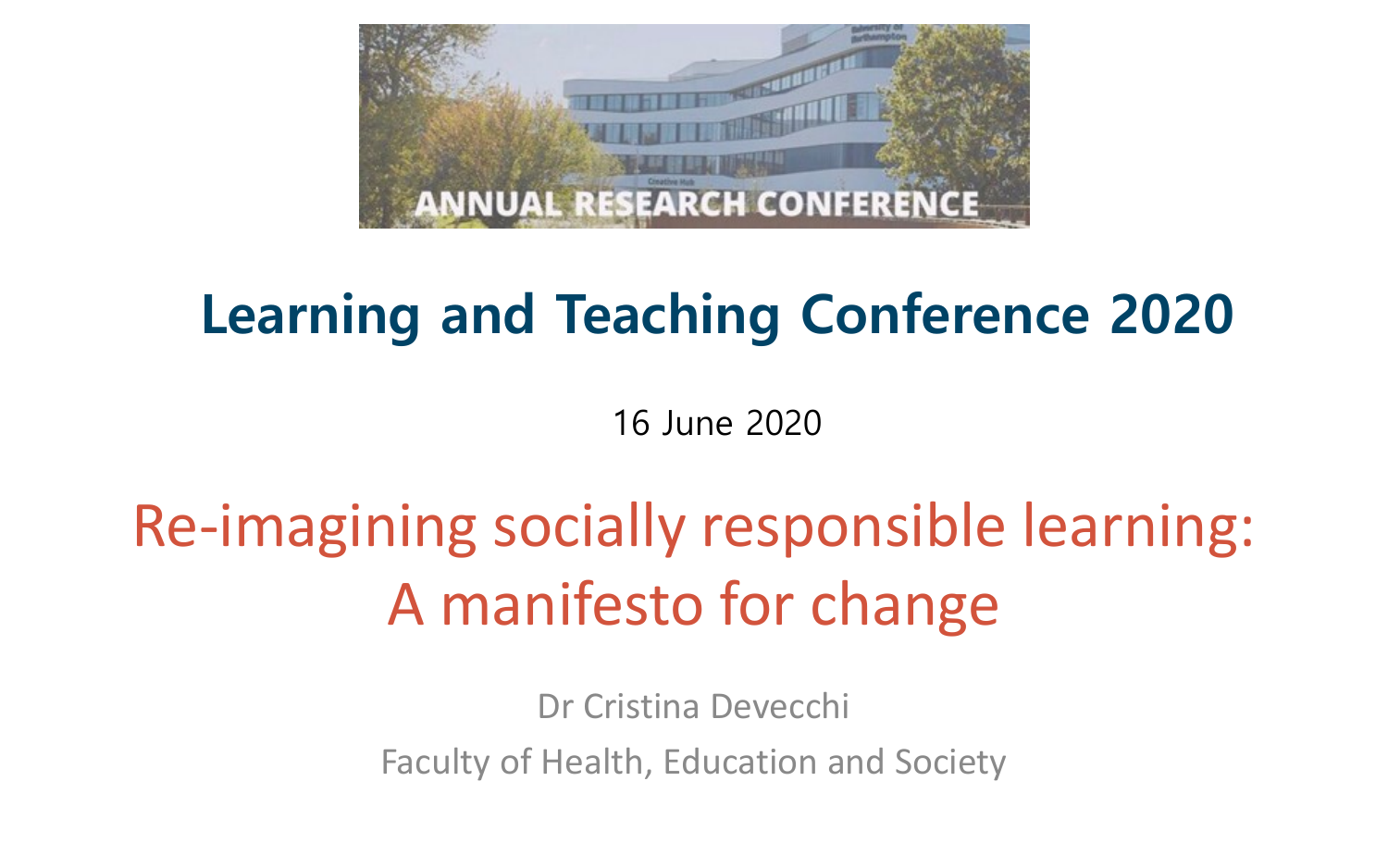# **The University of tomorrow?**



**Then how?**

#### in 2014, 2015 …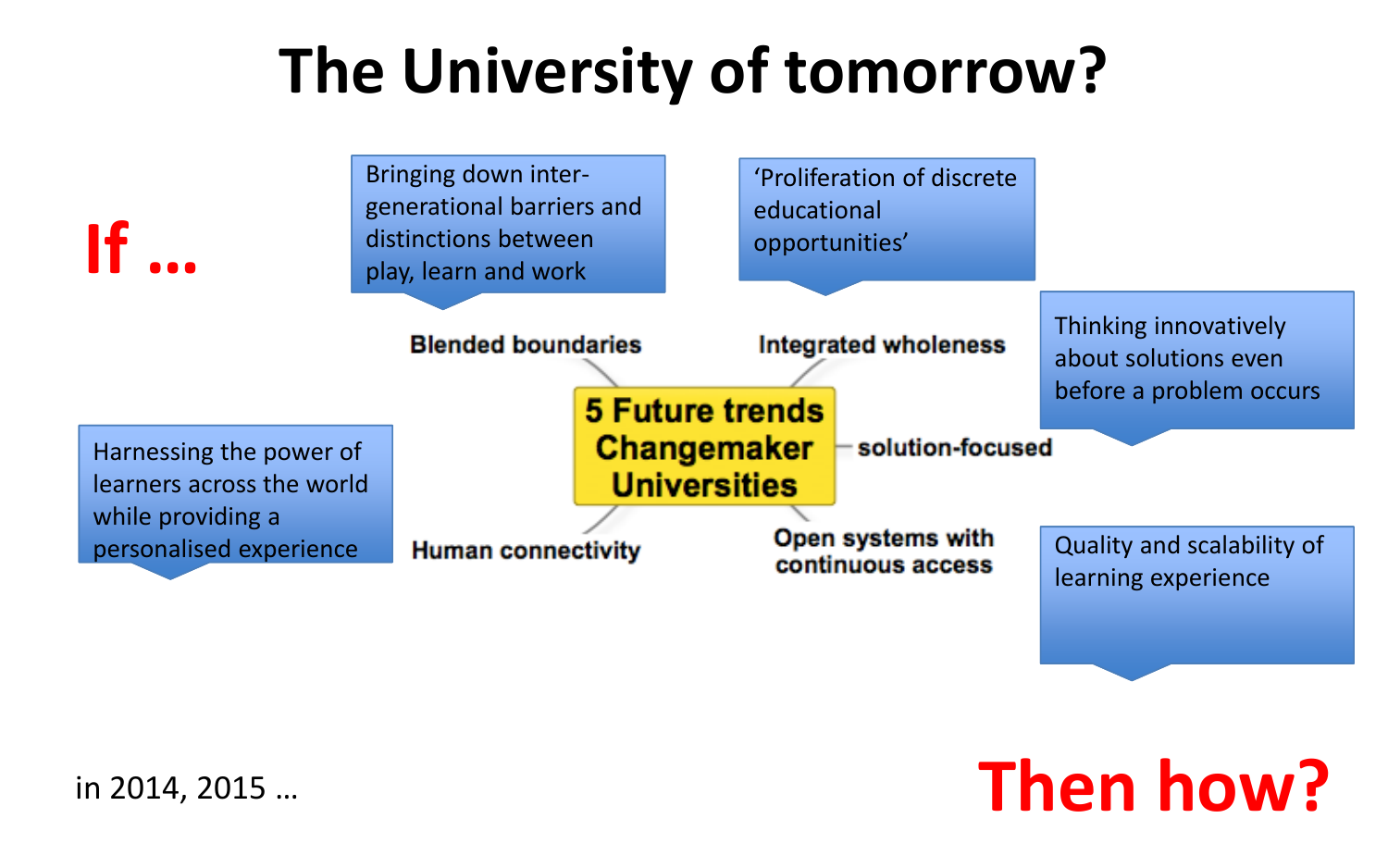# **AND NOW WHAT?**

MONOW

https://pixabay.com/<br>photos/chemistry-<br>crown-coronavirus-<br>cure-4932607/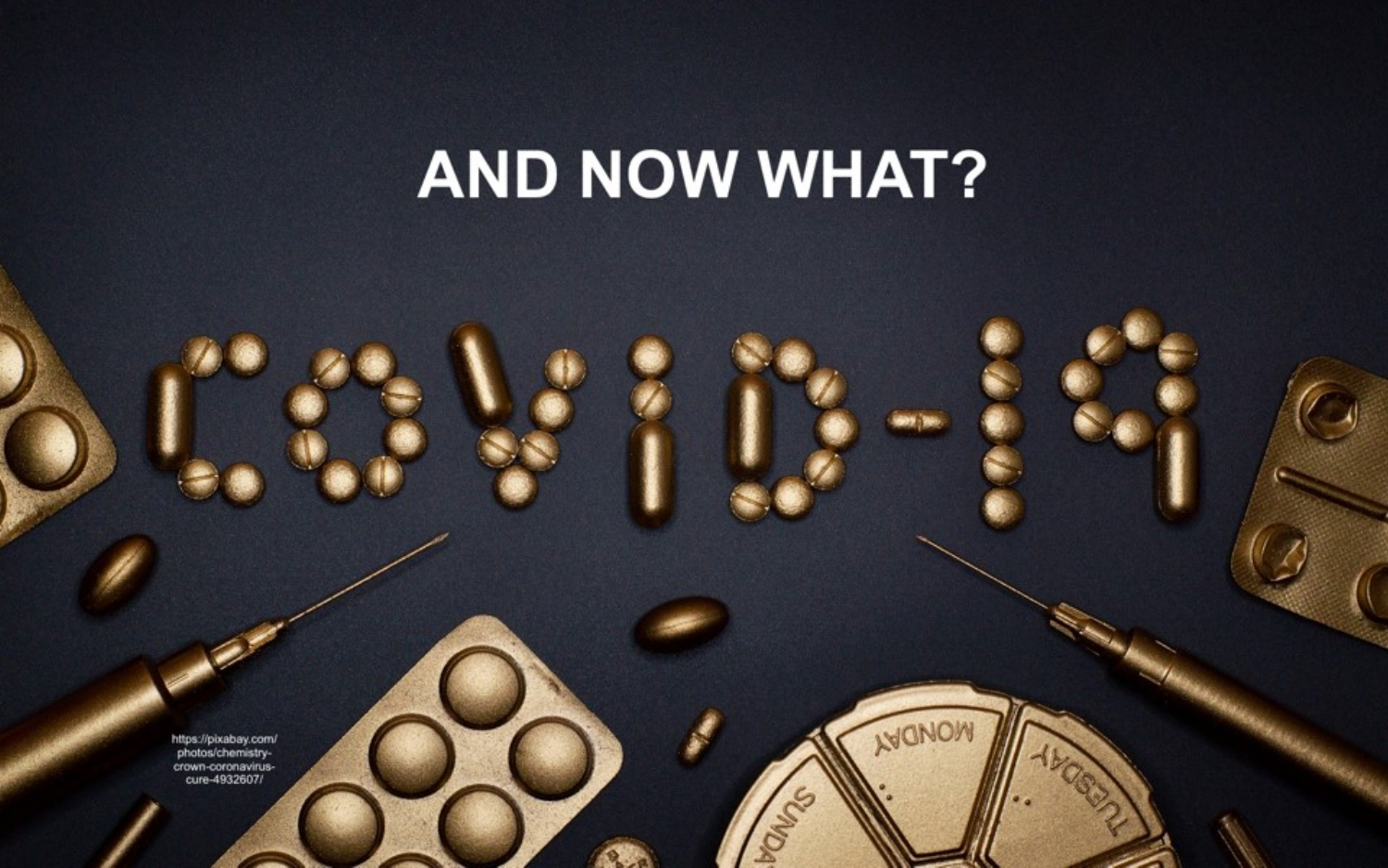# **Proposition for change: 3 premises**

#### **Imagine the impossible and make it happen**

- The **first premise** is the acknowledgement that dealing with change is not an option but a necessity, and that this change can be managed only if universities are able, willing and enabled to take risks. Yet, this does not mean to take risks for risks' sake.
- Rather, and this is the **second premise**, universities needs to revisit their goals and missions so as to reformulate their involvement in society. For this reason, the second premise qualifies the risks to be taken as 'socially responsible' ones and locates the future role of universities as instigators and facilitators of community development. Ultimately, this new role will see universities as working *in, for and with* a range of different, interconnected, local, national and global communities.
- Developing through change, which is the result of socially responsible risk taking to the benefit of communities, will force universities to re-examine their ability to bridge the gap between academic and every day knowledge. The **third premise** will therefore, in Bernstein's words, leave the safety of what is known to be achievable to 'imagine the impossible' and make it happen.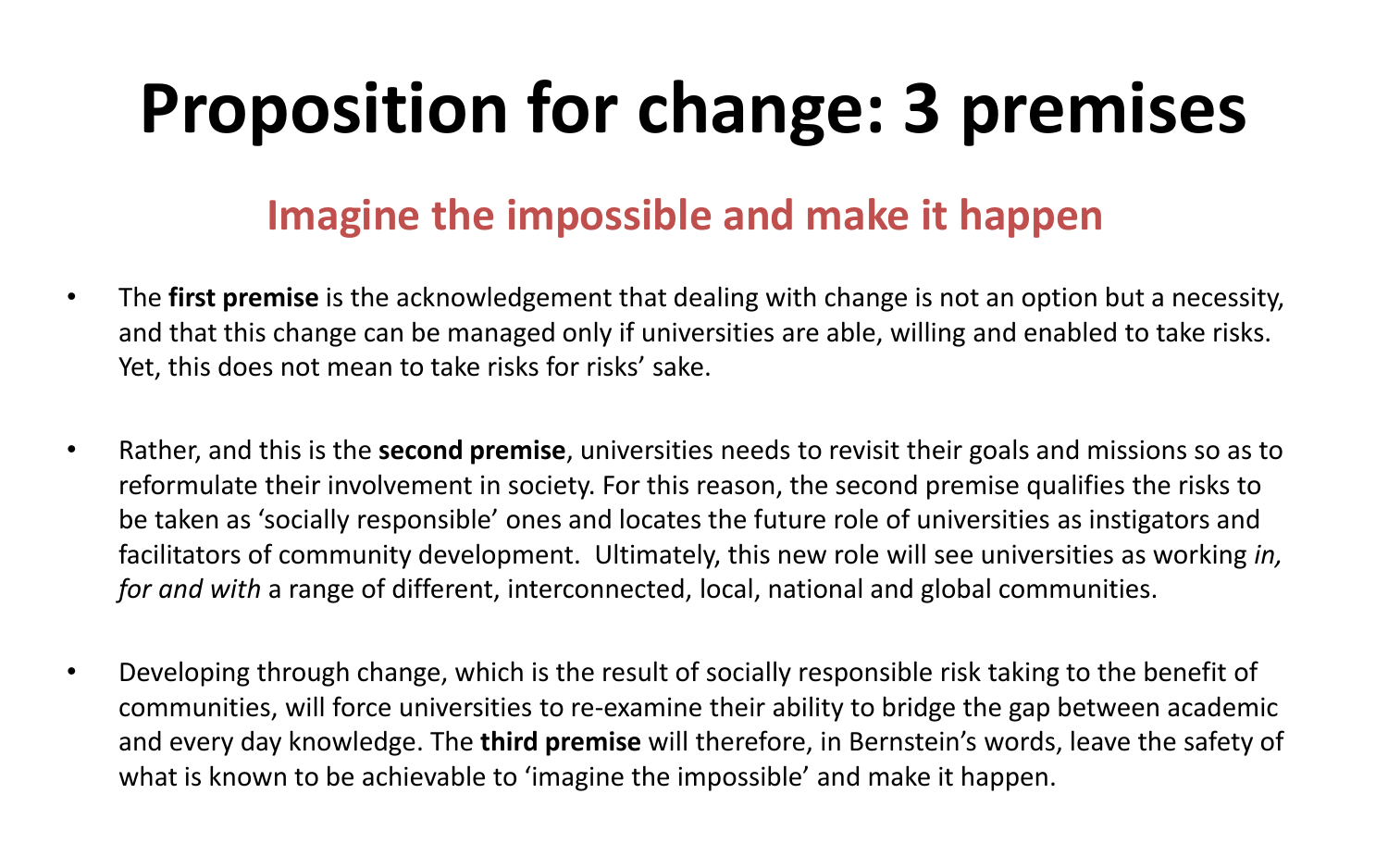### **HE in transition: From core mission to social mission**

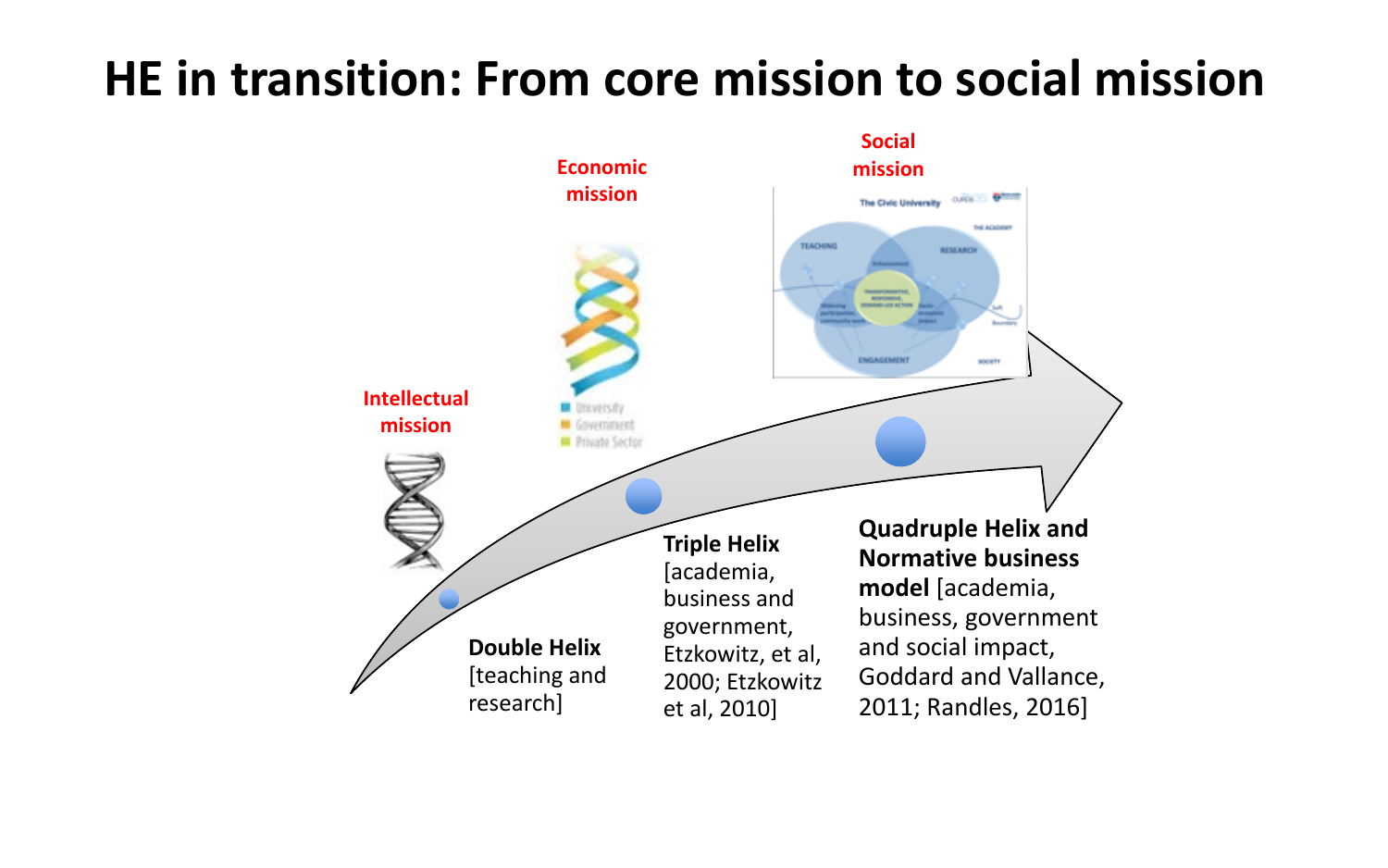## **Changing nature of knowledge production**



|        | Table 5.1 Some characteristics of knowledge production in Mode 1 and |  |  |  |  |
|--------|----------------------------------------------------------------------|--|--|--|--|
| Mode 2 |                                                                      |  |  |  |  |

| Mode 1                          | Mode 2                                                           |  |  |  |  |
|---------------------------------|------------------------------------------------------------------|--|--|--|--|
| Disciplinary                    | Transdisciplinary                                                |  |  |  |  |
| Hierarchical                    | Participatory                                                    |  |  |  |  |
| Pure or applied                 | Applied                                                          |  |  |  |  |
| Linear                          | Reflexive                                                        |  |  |  |  |
| Quality is academically defined | Quality is both academically defined and<br>socially accountable |  |  |  |  |



Devecchi & Mansour (2019)





Figure 3.1 Examples of civic engagement as a mode of teaching, research, and service

#### Boland (2012: 43)

Cuthill (2012: 85)

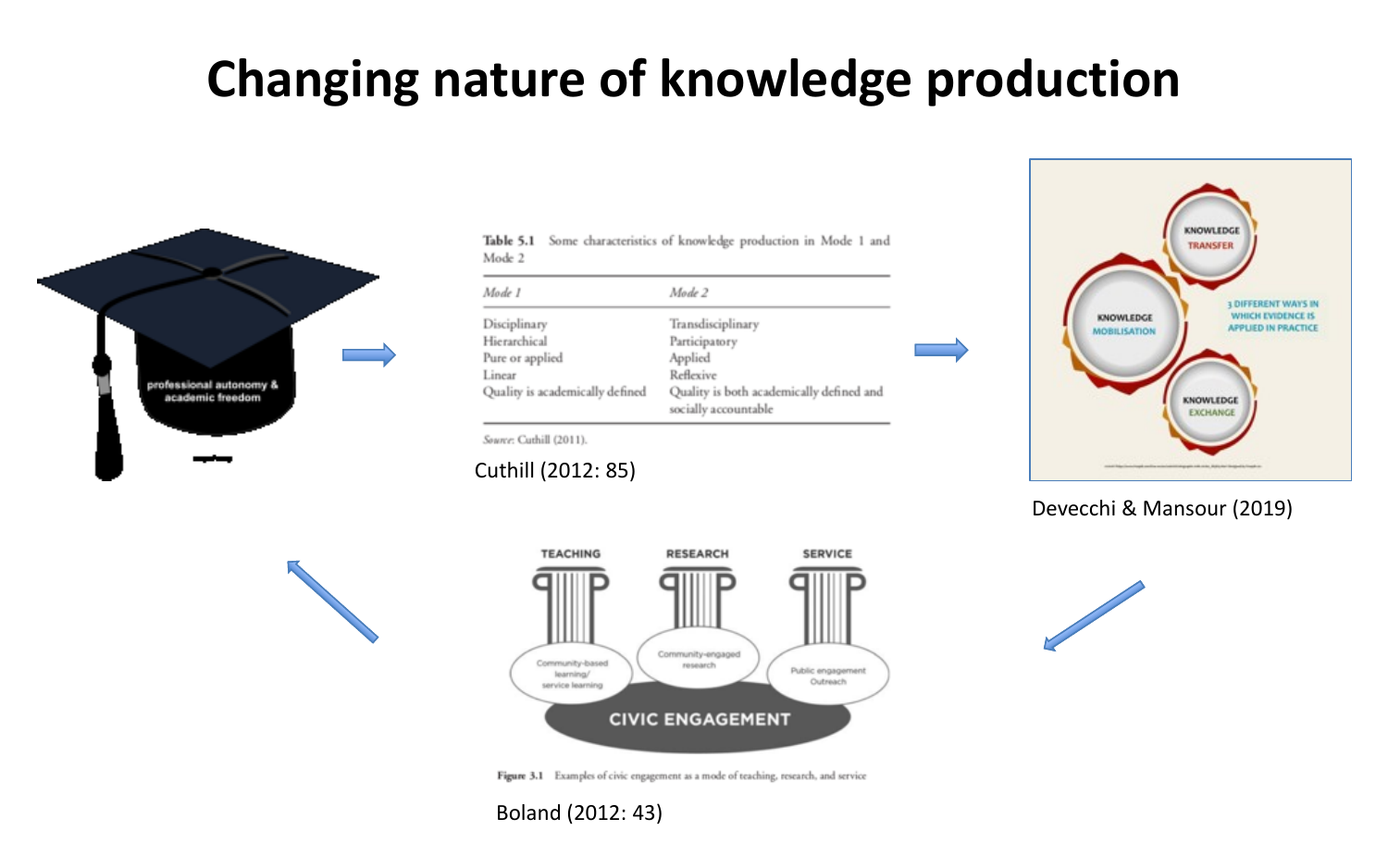## **The changing nature of being a student: from customer to civic engagement**



Devecchi & Davis-Sinclair (2015)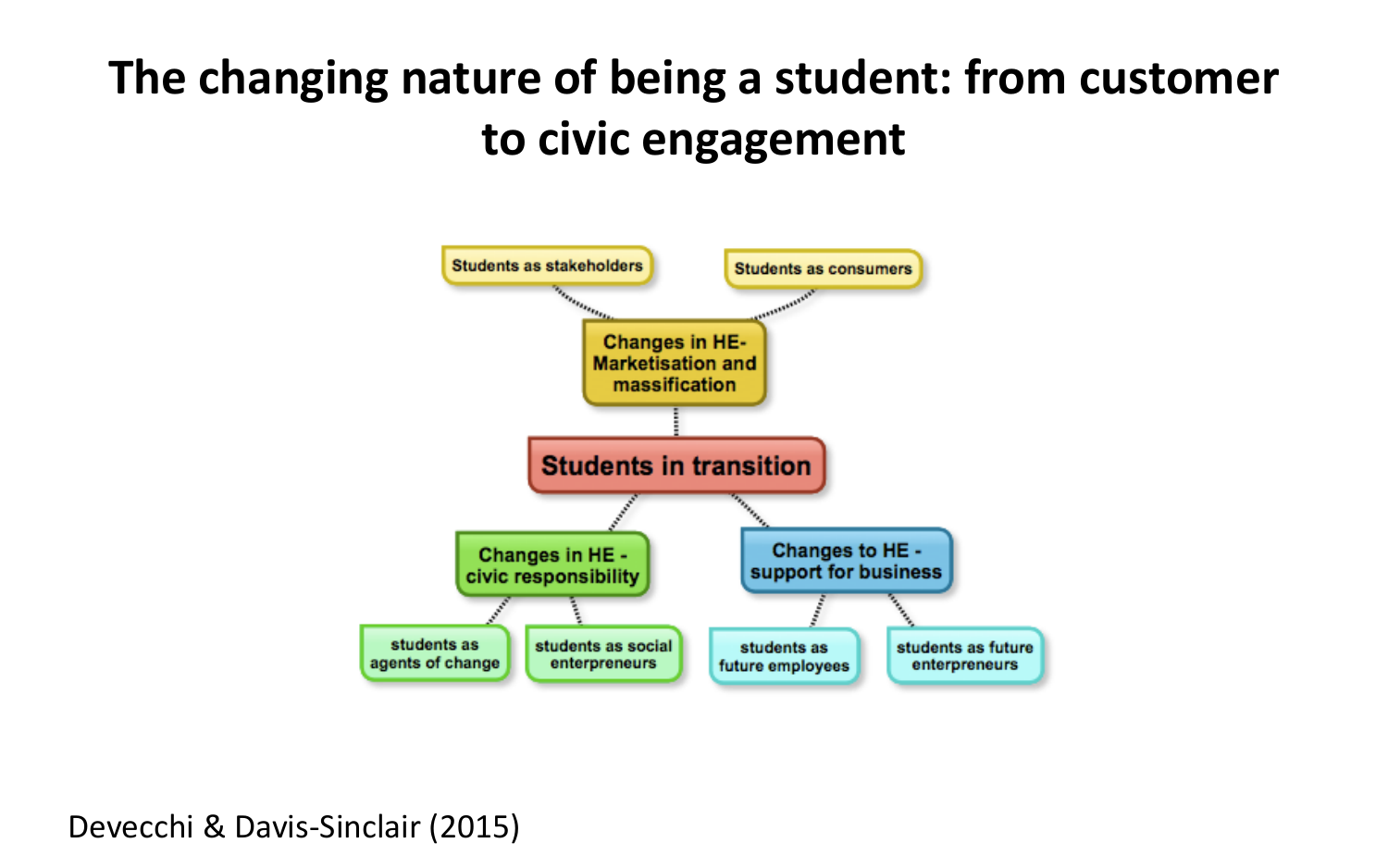#### **Harnessing intellectual capital: from complicated administration to complex systems management (Devecchi & Petford, 2015)**



Reproductive, inflexible, Reactive, risk-avoider

Imaginative, creative, pro-active and risk aware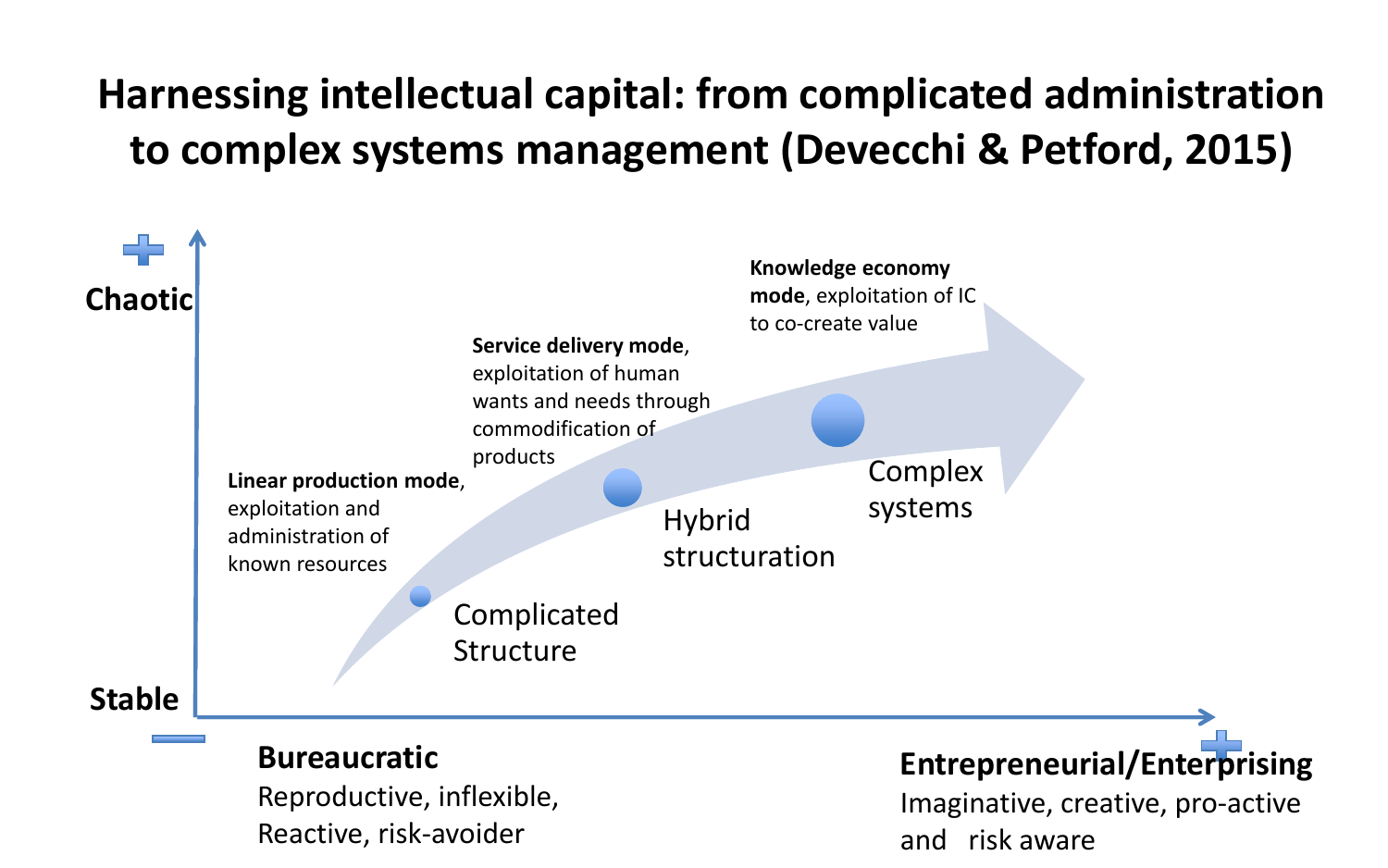# **Learning between luck and fortune**

Managing change is about taking advantage of events. It is about turning chaos into an order which serves strategic set purposes.

Luck is what happens to us and which we can't control



But out of luck we make our fortune

#### **QUESTIONS**

- 1. What is our luck?
- 2. What should our fortune be?
- 3. How can we shape our fortune?
- 4. What fortune is *socially responsible*?
- 5. Why should it be *socially responsible*?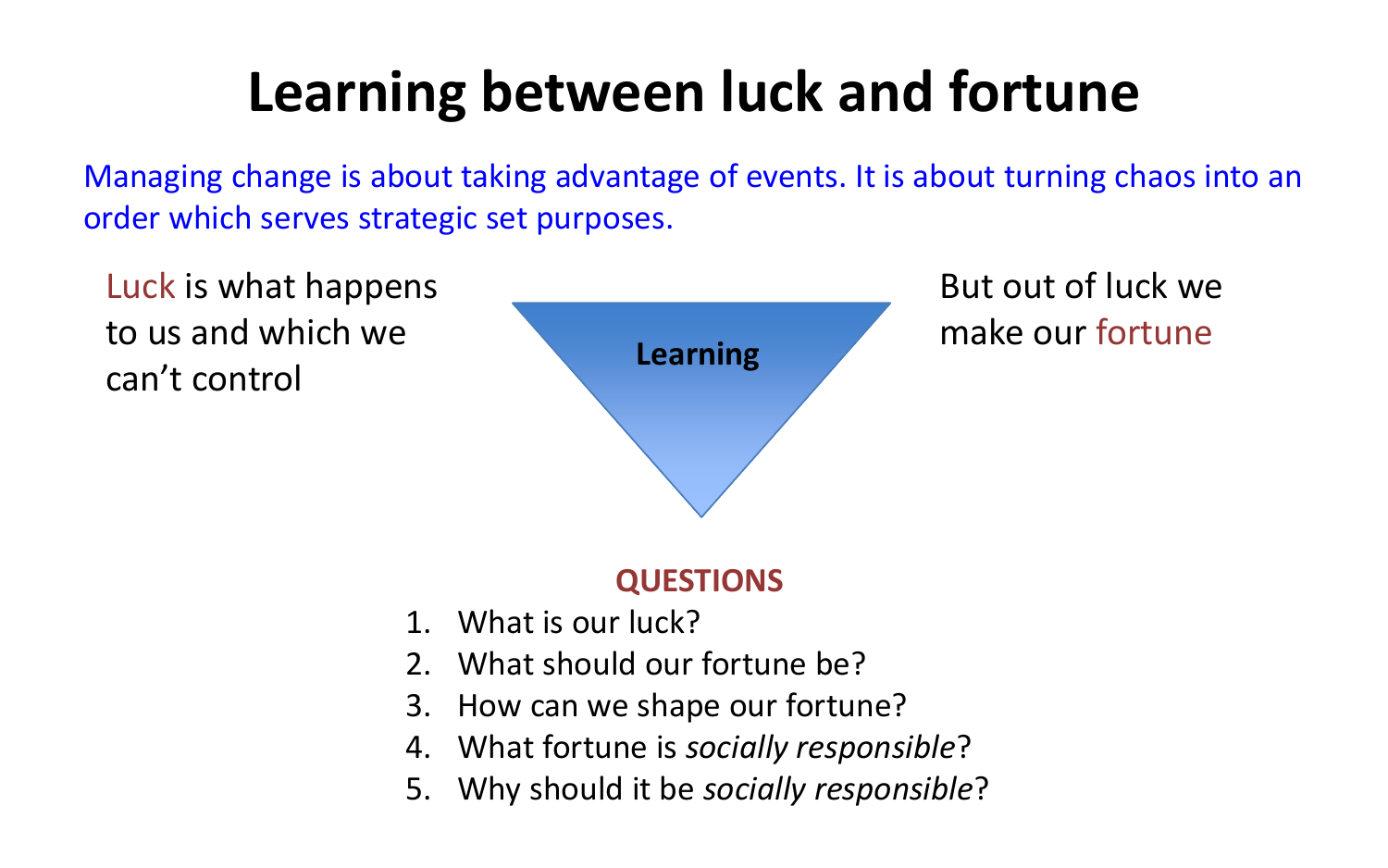# **Learning & change**

**Learning** is the process by which knowledge is acquired through study, experience and application and which results in a change in behaviour



**Change demands a disposition and habit of mind ready to embrace learning**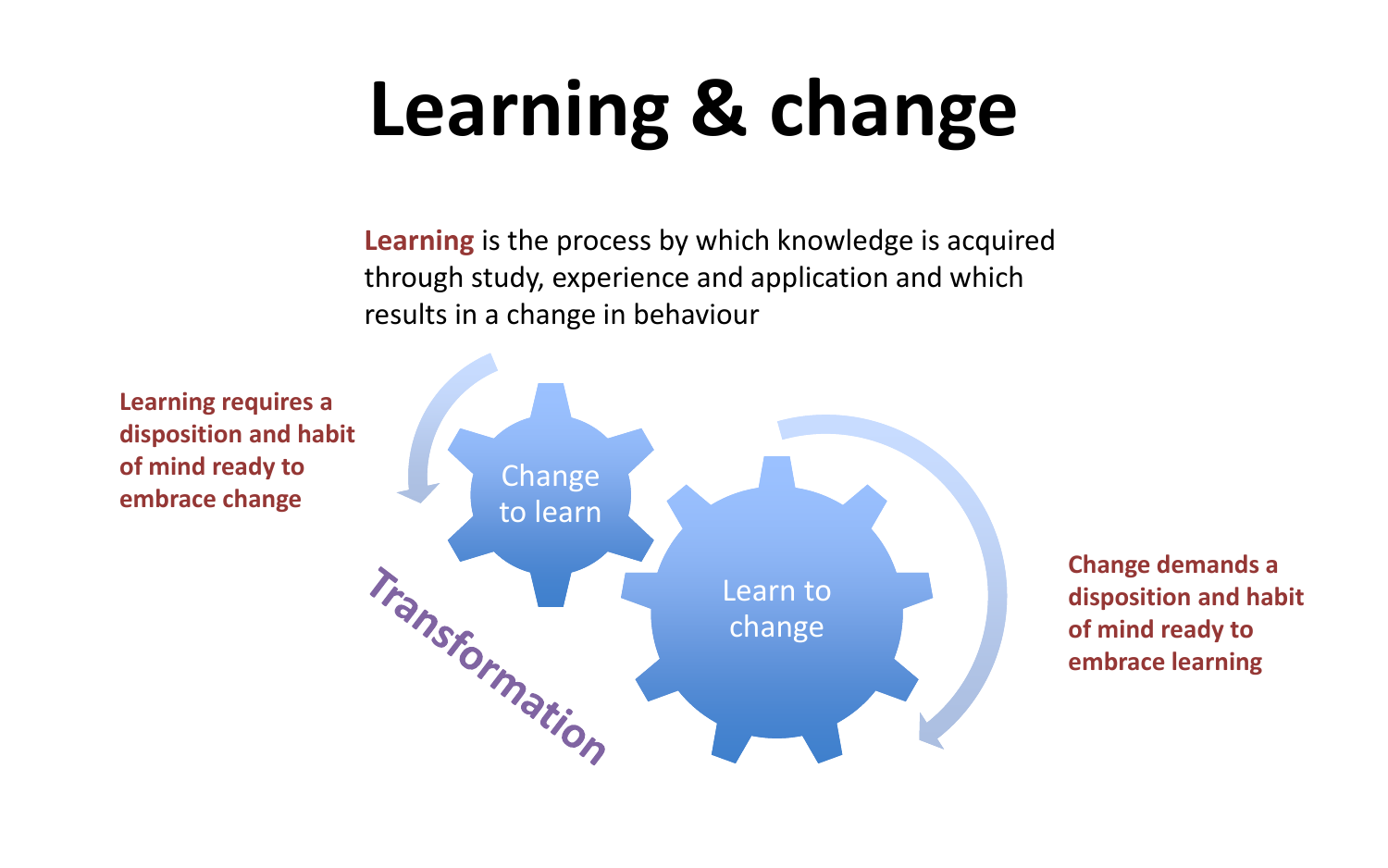# **Learning, change and social responsibility**



• Different contents

- New strategies
- New teaching approaches
- New technologies
- New places where to learn

- Redefining the scope and purposes of learning
- Learning for personal good
- Learning for social good
- Learning as a common good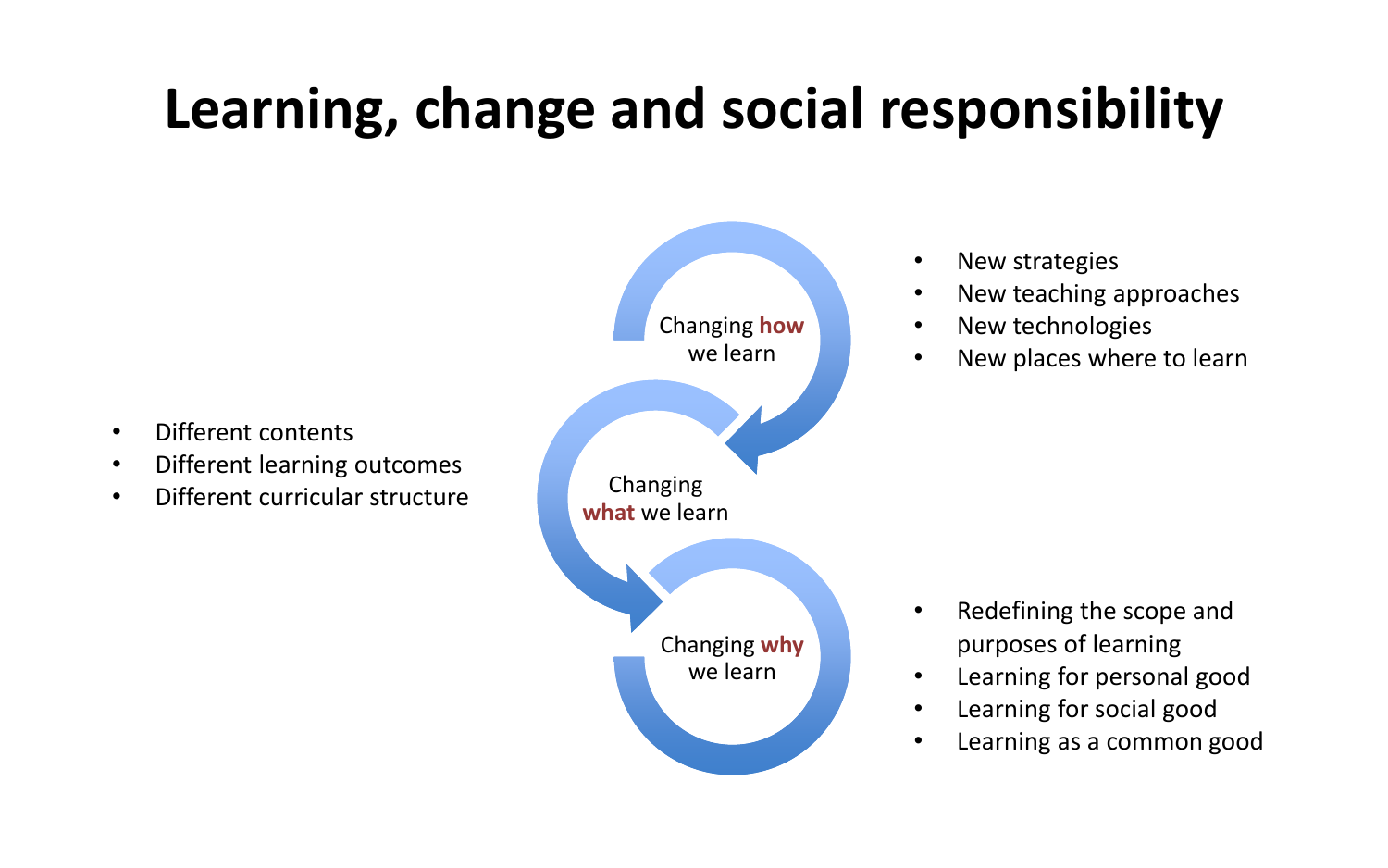## **Change to promote socially responsible learning: three communities of engagement**

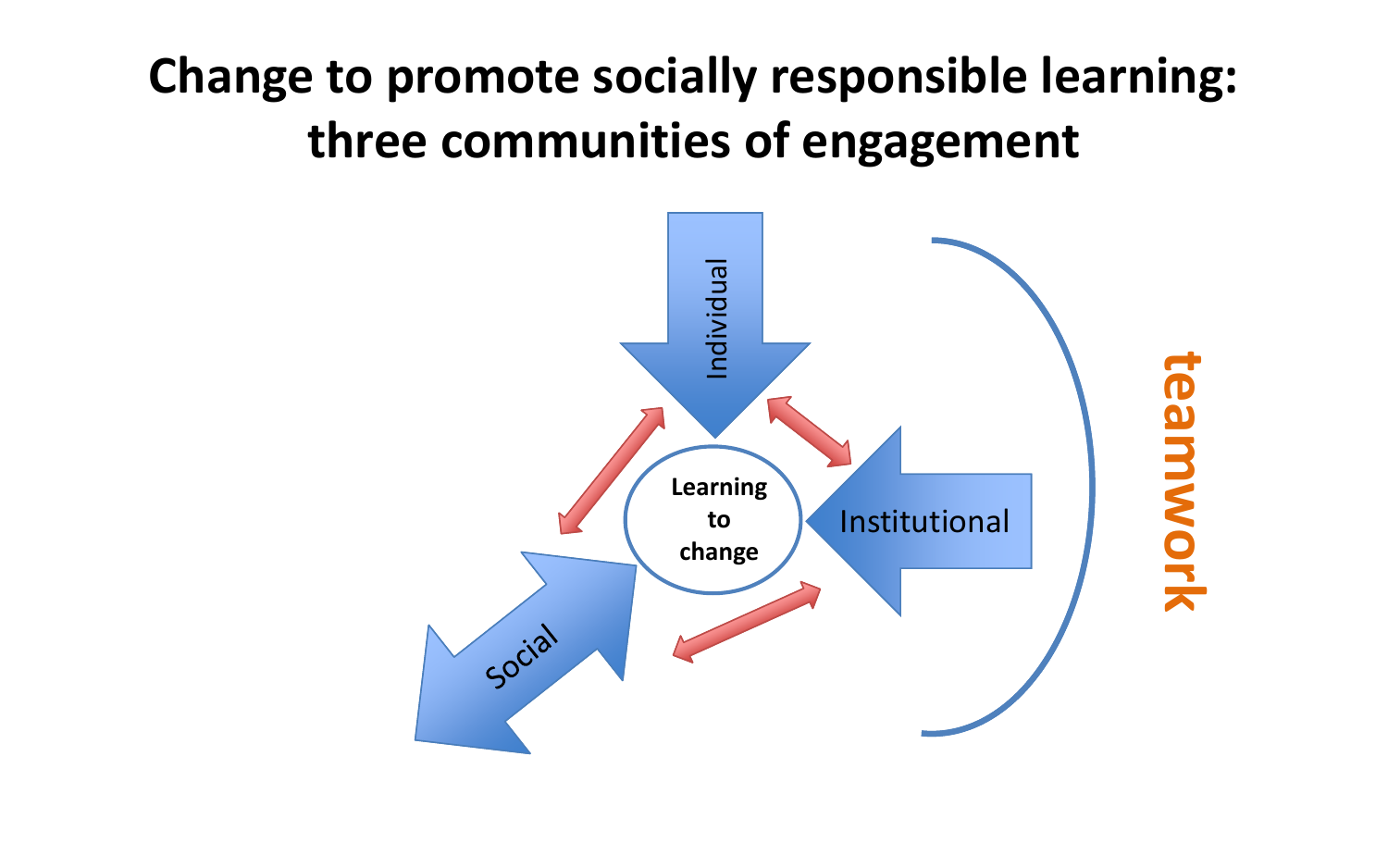#### **Features promoting responsible learning**

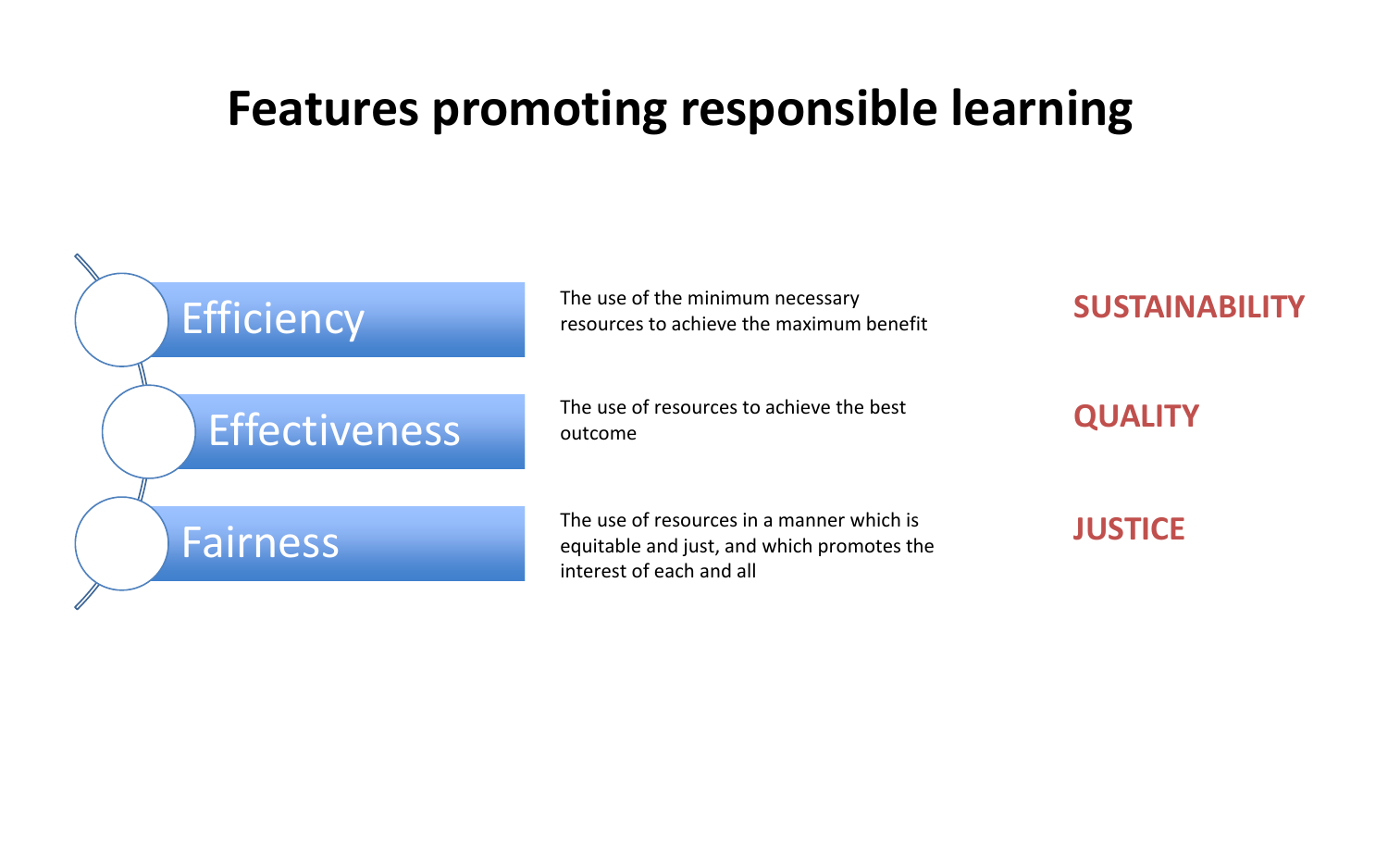### **Features promoting socially responsible learning**



The use of resources in a manner which is equitable and just, and which promotes the interest of each and all

The use of resources in a manner which questions the motives of our learning and actions and takes charge of the consequences

The use of resources to achieve the best outcome

resources to achieve the maximum benefit **SUSTAINABILITY** 



#### **MORALITY**

**QUALITY**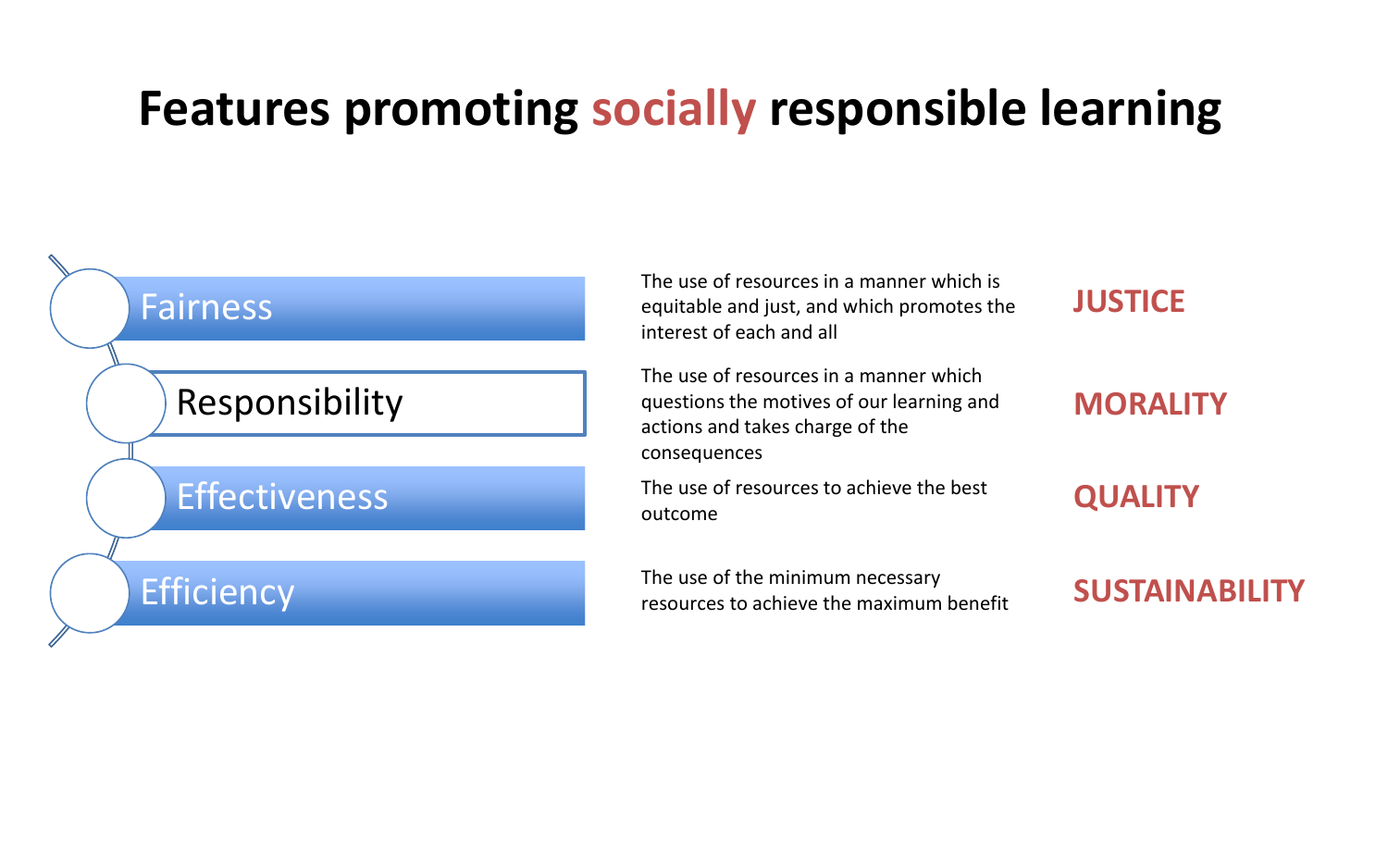# Discussion time

• Post COVID-19 education will not be what it was before. While teaching techniques will still be important, **the content of what we teach will become increasingly more central to rebuilding**. Which values do you think education should nurture in our young people to build a responsible future generation?

• The current crisis has made injustices more evident: what do you think a 'fair' education should be like?

• In the Manifesto I argue that education should be 'FREE' (fair, responsible, efficient and effective). If you were to fulfil this goal, what would you do?

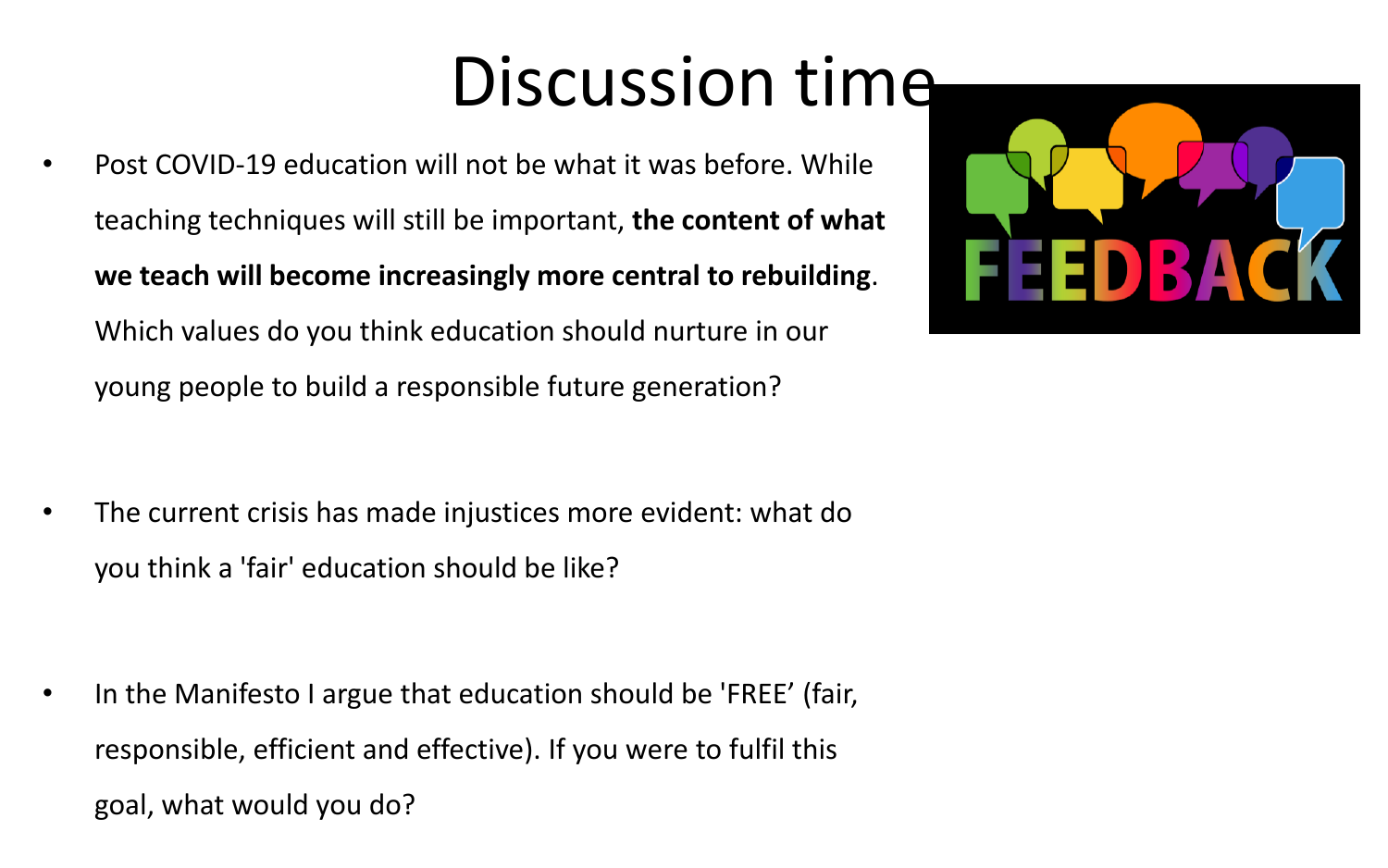# References

- Boland, J. A. (2012) Strategies for enhancing sustainability of civic engagement: Opportunities, risk, and untapped potential. In L. McIlrath, A. Lyons and R. Munck (Eds.) *Higher Education and Civic Engagement: Comparative Perspectives*. London Palgrave Macmillan
- Cuthill, M. (2012) A "Civic Mission" for the the university: engaged scholarship and community-based participatory research. In L. McIlrath, A. Lyons and R. Munck (Eds.) *Higher Education and Civic Engagement: Comparative Perspectives*. London Palgrave Macmillan
- Devecchi, C. and Davis-Sinclair, L. (2015) Students in transition: Combining student experience and employability and university social impact: the case of the Reading Ambassadors Programme. ECER conference, *Education and Transition - Contributions from Educational Research,* Corvinus University, 7-11 September 2015

• Devecchi, C. & Petford, N. (2015) Universities in transition: Managing knowledge and developing people through the use of intellectual capital. ECER conference, *Education and Transition - Contributions from Educational Research,* Corvinus University, 7-11 September 2015